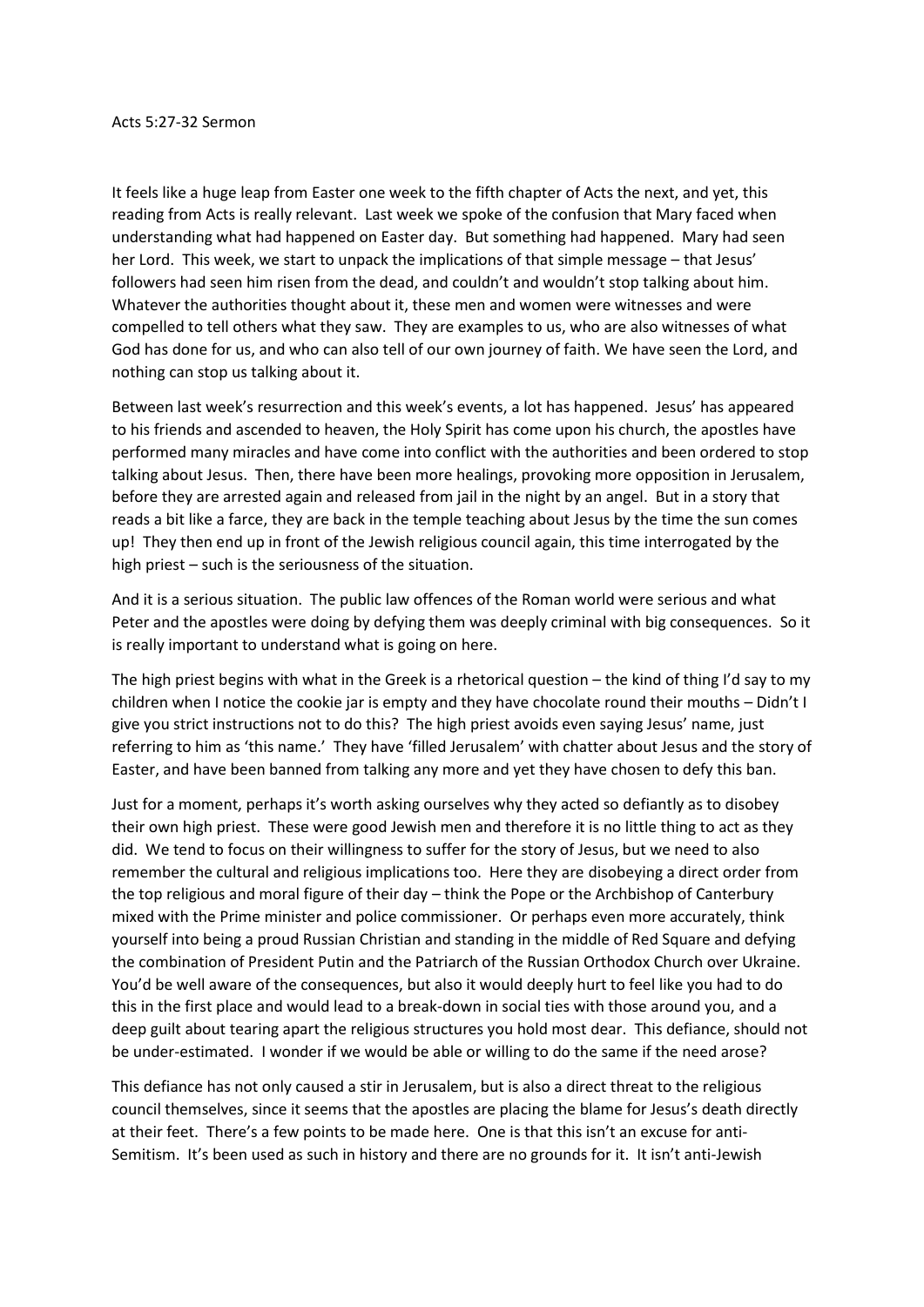sentiment, but instead Peter accuses the particular members of the ruling Jewish council of the time for their particular role in sending Jesus to his death.

Secondly, we must appreciate this statement in its religious and legal context – at the time, blood spilled must be atoned for with blood. So the apostles' blaming the Jewish council isn't the same as, for example, some people blaming the government for their handling of Covid. In the legal and religious framework of the time, it carries with it a demand for blood in restitution. This would have seemed to the council members to be a complete incitement to violent revenge.

Thirdly, though, to counteract this, Peter's response recognises their shared religion – 'The God of our ancestors' – there is no anti-Semitism. He also talks of God's action in raising up Jesus as his plan of providing a leader and a saviour to enable forgiveness and repentance. He is not raising a blood debt, but instead, whilst placing the blame on the council, he also places the council's actions in the context of a wider action from God, both to bring forgiveness to the world, but also to offer it to the very people who brought Jesus down. Thus, this isn't Peter inciting violence as a hate crime – it's Peter acknowledging events but showing how even these events bring an offer of forgiveness to those involved.

There is so much more that could be said, but I want to bring this back to the key part of this which I've skipped over so far. Peter's statement that he must obey God rather than human authority. He cannot keep silent because he is a witness to the events along with the Holy Spirit whose power to heal has brought about the confrontation in the first place. How does this kind of statement about obeying God, not humans, relate to us today?

This week we say the Archbishop receiving a lot of attention for his statements at Easter about the government's new immigration processing plans. Now, I don't want to get into the politics of that single issue. I do think that the archbishop is absolutely right to be speaking out on issues of injustice and politics and bringing theological reflection into the public square. No-one can claim any sort of neutrality when discussing political issues. Philosophers have shown that there are no foundationless opinions. Someone who believes that religion should be kept out of the public square holds an opinion and comes at things from their own stance – why should that stance be any more acceptable – it's not neutral, just different. Don't ever let anyone tell you otherwise. Faith belongs, and has always belonged, firmly in the public square. But even this isn't really what Peter is doing or what I'm talking about today.

Instead, Peter is talking about those times where political authority or cultural pressure effectively ban talk of Jesus, or stop us acting in the way God would have us act. Historically, and in other places, this is a real and legal issue – censorship, banned worship, and so on.

I actually rewrote this part of my sermon because I didn't want to reduce this all to simply a list of times where we are legally or culturally reduced in our ability to speak of Jesus. Witness to Jesus does require wisdom and discernment. And part of that witness might be calling out bad words and practice of others – like saying that we don't agree with the stance of the patriarch of the Russian Orthodox Church against Ukraine. Part of that witness might be not colluding with bullying or bad practice at work. Part of that witness might be being clear that our riches are for the benefit of others and that a society of greed doesn't apply to us. Part of that witness might end up being the church as a shelter and refuge for refugees and asylum seekers.

We should never go looking for a fight with the establishment, like some crazed anarchic sect, but we should all, always, be alert for what God calls us to do in following Jesus, and if that happens to